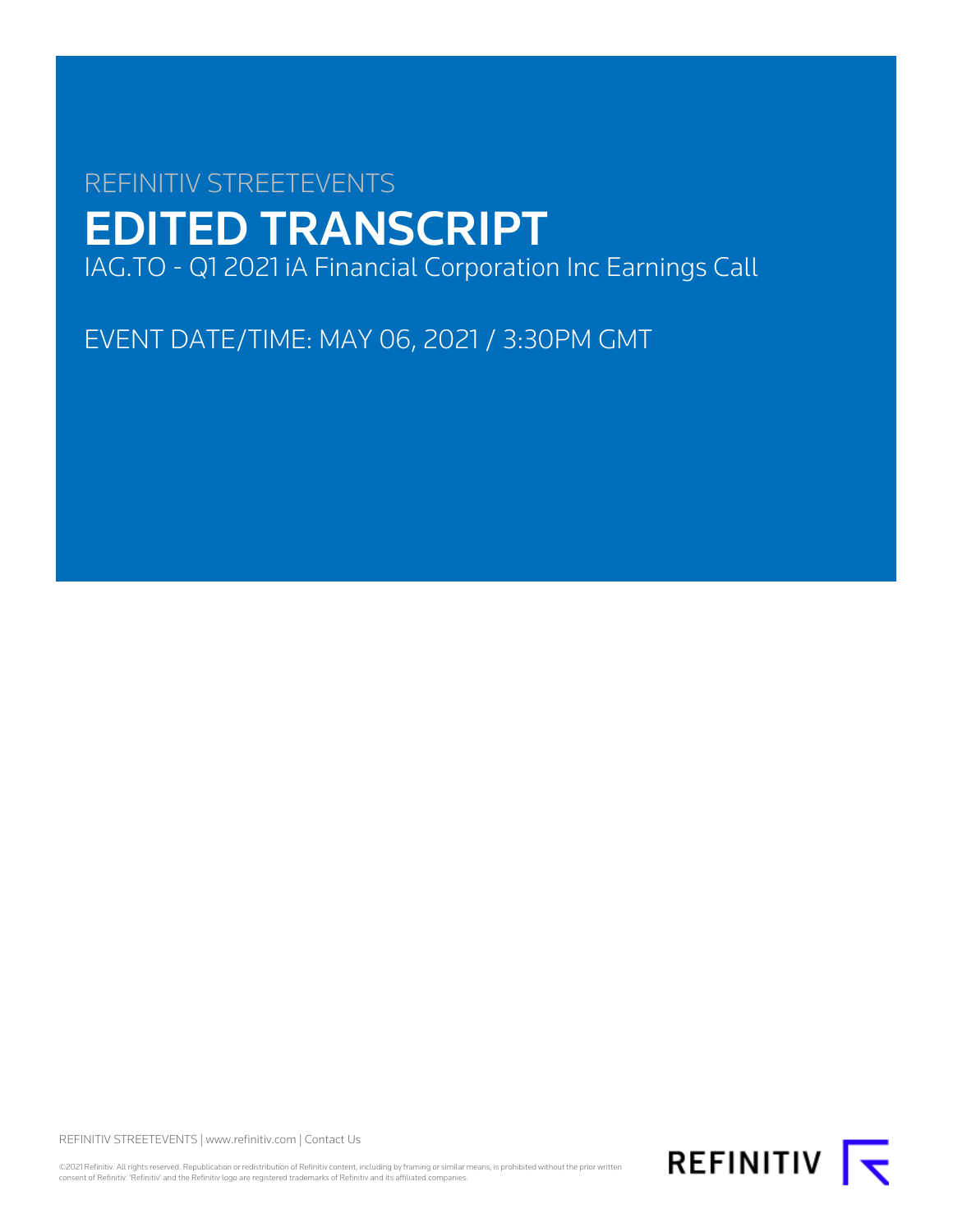### **CORPORATE PARTICIPANTS**

**[Denis Ricard](#page-1-0)** iA Financial Corporation Inc. - President & CEO **[Jacques Potvin](#page-3-0)** iA Financial Corporation Inc. - Executive VP, CFO & Chief Actuary **[Marie-Annick Bonneau](#page-1-1)** iA Financial Corporation Inc. - Head of IR **[Michael Stickney](#page-2-0)** iA Financial Corporation Inc. - Executive VP & Chief Growth Officer **[Renée Laflamme](#page-6-0)** iA Financial Corporation Inc. - EVP, Individual Insurance, Savings & Retirement

### **CONFERENCE CALL PARTICIPANTS**

**[Doug Young](#page-5-0)** Desjardins Securities Inc., Research Division - Diversified Financials and Insurance Analyst **[Gabriel Dechaine](#page-9-0)** National Bank Financial, Inc., Research Division - Analyst **[Mario Mendonca](#page-11-0)** TD Securities Equity Research - MD & Research Analyst **[Meny Grauman](#page-4-0)** Scotiabank Global Banking and Markets, Research Division - MD of Financial Services Equity Research & Analyst **[Paul Holden](#page-8-0)** CIBC Capital Markets, Research Division - Executive Director of Institutional Equity Research **[Tom MacKinnon](#page-10-0)** BMO Capital Markets Equity Research - MD & Analyst

#### **PRESENTATION**

#### **Operator**

<span id="page-1-1"></span>Greetings, and welcome to the Industrial Alliance First Quarter Earnings Results Conference call. (Operator Instructions) As a reminder, this conference is being recorded on Thursday, May 6, 2021. I would now like to turn the conference over to Marie-Annick Bonneau, Head of Investor Relations. Please go ahead.

#### **Marie-Annick Bonneau** - iA Financial Corporation Inc. - Head of IR

Good morning, and welcome to our first quarter conference call. All our Q1 documents, including press release, slides for this conference call, MD&A and supplementary information package are posted in the Investor Relations section of our website at ia.ca. The conference call is open to the financial community, the media and the public. I remind you that the question period is reserved for financial analysts.

A recording of this call will be available for 1 week starting this evening. The archived webcast will be available for 90 days, and a transcript will be available on our website in the next week.

<span id="page-1-0"></span>I draw your attention to the forward-looking statements at the end of the slide package. A detailed discussion of the company's risk is provided in our 2020 MD&A available on SEDAR and on our website.

I will now turn the call over to Denis Ricard, President and CEO.

#### **Denis Ricard** - iA Financial Corporation Inc. - President & CEO

Thank you, Marie-Annick. Good morning, everyone, and thank you for joining us on the call today. As usual, I will start by introducing everyone attending the call on behalf of iA: Jacques Potvin, Chief Actuary and CFO; Mike Stickney, Chief Growth Officer and Responsible, among other things, for our U.S. operations; Alain Bergeron, Chief Investment Officer; Renee Laflamme, in charge of Individual Insurance and Annuities; Sean O'Brien, responsible for our mutual fund business and Wealth Management distribution affiliates; Francois Blais, in charge of our Dealer Services, special markets and iA auto and home; and Eric Jobin, responsible of our group businesses.

REFINITIV STREETEVENTS | [www.refinitiv.com](https://www.refinitiv.com/) | [Contact Us](https://www.refinitiv.com/en/contact-us)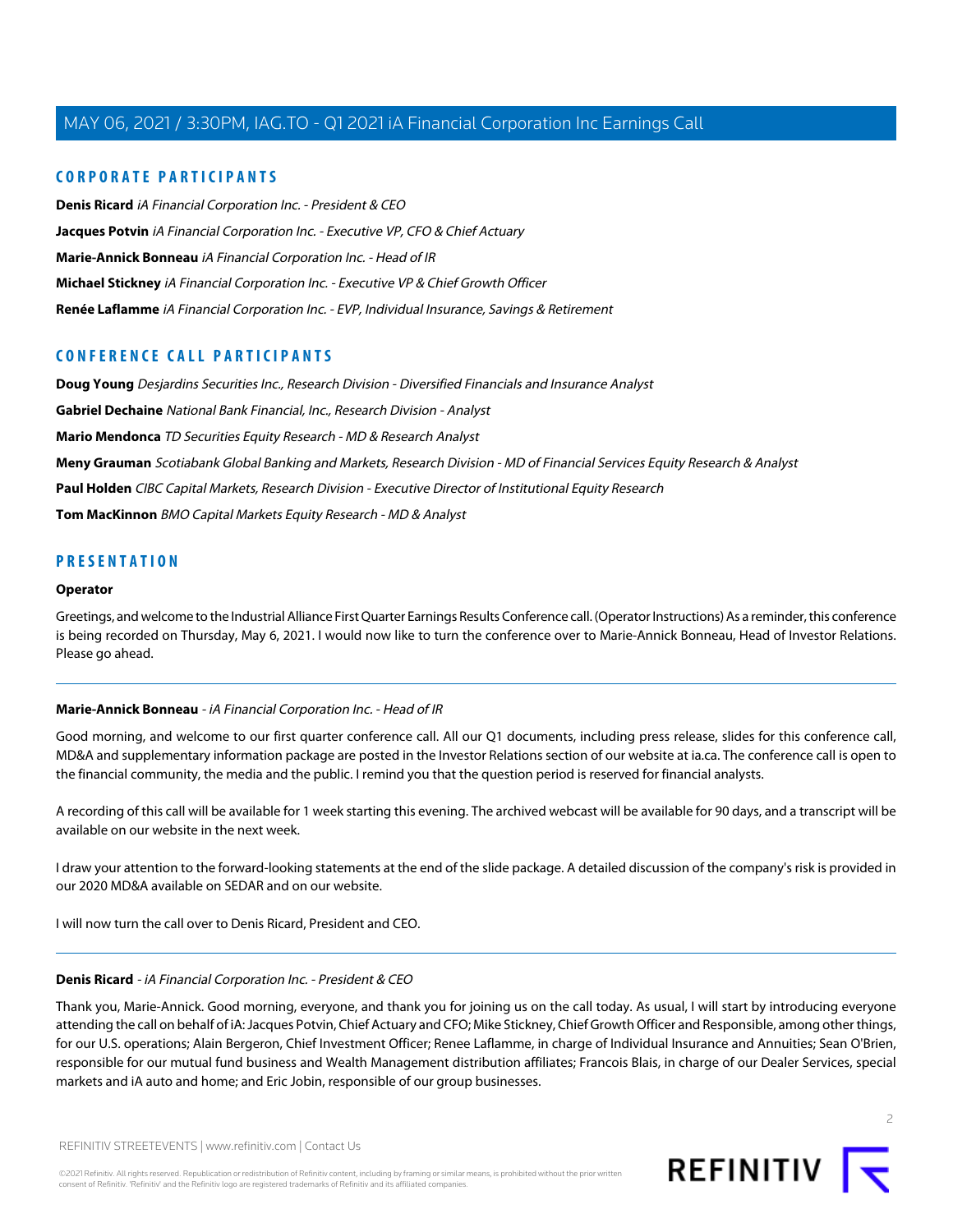iA Financial Group has had an excellent start to the year, as can be seen in our solid results disclosed earlier this morning. All our business lines performed well, delivering strong sales and earnings. The KPIs shown on Slide 4 are a good reflection of our Q1 performance. Core EPS and core ROE are 2 important profitability measures for which we provide guidance to the market.

At the end of the first quarter, these 2 metrics were at the top half of our guidance, which is a very good result. Core EPS was \$1.70 per share, up 20% year over year, and core ROE for the last 12 months was 13.6%. Sales were also excellent. Premiums and deposits increased by a strong 25% year over year to \$4.4 billion, and AUA/AUM of more than \$201 billion increased by 15% over the last 12 months. Our solvency ratio is solid at 128% and is further enhanced by our distinctive market protection, which amounts to an additional 8 percentage points. Finally, our book value increased by 3% quarter over quarter and by 9% year over year.

Now to Slide 5, which illustrates the power of our diversified business mix. Those of you who attended our investor event in March will recognize this triangle. It is an overview of our business mix based on 3 broad categories: Foundation, Support and Expansion. Foundation businesses, namely Individual Insurance, Individual Wealth and Dealer Services in Canada are those in which iA is well-established and where we already have a leadership position.

In Q1, sales were strong in these businesses. In particular, Individual Insurance and Wealth sales were outstanding. Individual Insurance sales carried on their momentum to increase by 29% over last year, while we set new records for seg fund and mutual fund sales, with net inflows exceeding \$1.3 billion.

As for Dealer Services, we observed a recovery in sales and, more importantly, the sector recorded a \$0.05 EPS gain during Q1 thanks to favorable experience from P&C products and car loans.

Our Support businesses deliver synergies and competitive advantages to other iA businesses, while simultaneously supporting the attainment of our ROE target. These businesses also performed well in Q1, with sales up more than 50% in the Employee Plans division, and again, very favorable experience for our P&C subsidiary, iA Auto and Home.

Finally, our Expansion businesses, which are our distinctive businesses with high-growth potential, include our retail distribution businesses and our U.S. operations. On the distribution side, contribution from both insurance and wealth distribution affiliates was better than expected. We're also very pleased with both U.S. divisions, as Individual Life reported good results in line with expectations and Dealer Services recorded sales and profit above expectations. This suggests that we are beginning to reap the benefits of the IAS acquisition.

With these very positive results, we are well-positioned to continue our growth towards the targets presented earlier this year at our investor event. At the same time, we will, of course, continue to be present and supportive of our clients, employees and communities as they face the challenges of the current dynamic. It is in this period that we recently announced our participation, along with other companies, in the vaccination effort.

<span id="page-2-0"></span>I will now let Mike comment further on business growth. And following Mike's remarks, Jacques will provide more information on our Q1 earnings and financial strength. We'll pass it over to Mike.

#### **Michael Stickney** - iA Financial Corporation Inc. - Executive VP & Chief Growth Officer

Thank you, Denis, and good morning, everyone. As you heard in Denis's comments, we started the year strong in terms of business growth. All lines of business, in fact, delivered good sales performances in the first quarter. In particular, the Individual Insurance and Individual Wealth Management sector stood out. I also want to highlight the very good results of U.S. Dealer Services.

Now please refer to Slide 7, as I will comment on Q1 sales results by line of business. In Individual Insurance, sales exceeded \$58 million during the first quarter, a notable 29% year-over-year increase. The combination of 3 factors supported this growth: our enhanced product offering, the strength of our distribution networks, and the excellent performance of our digital tools.

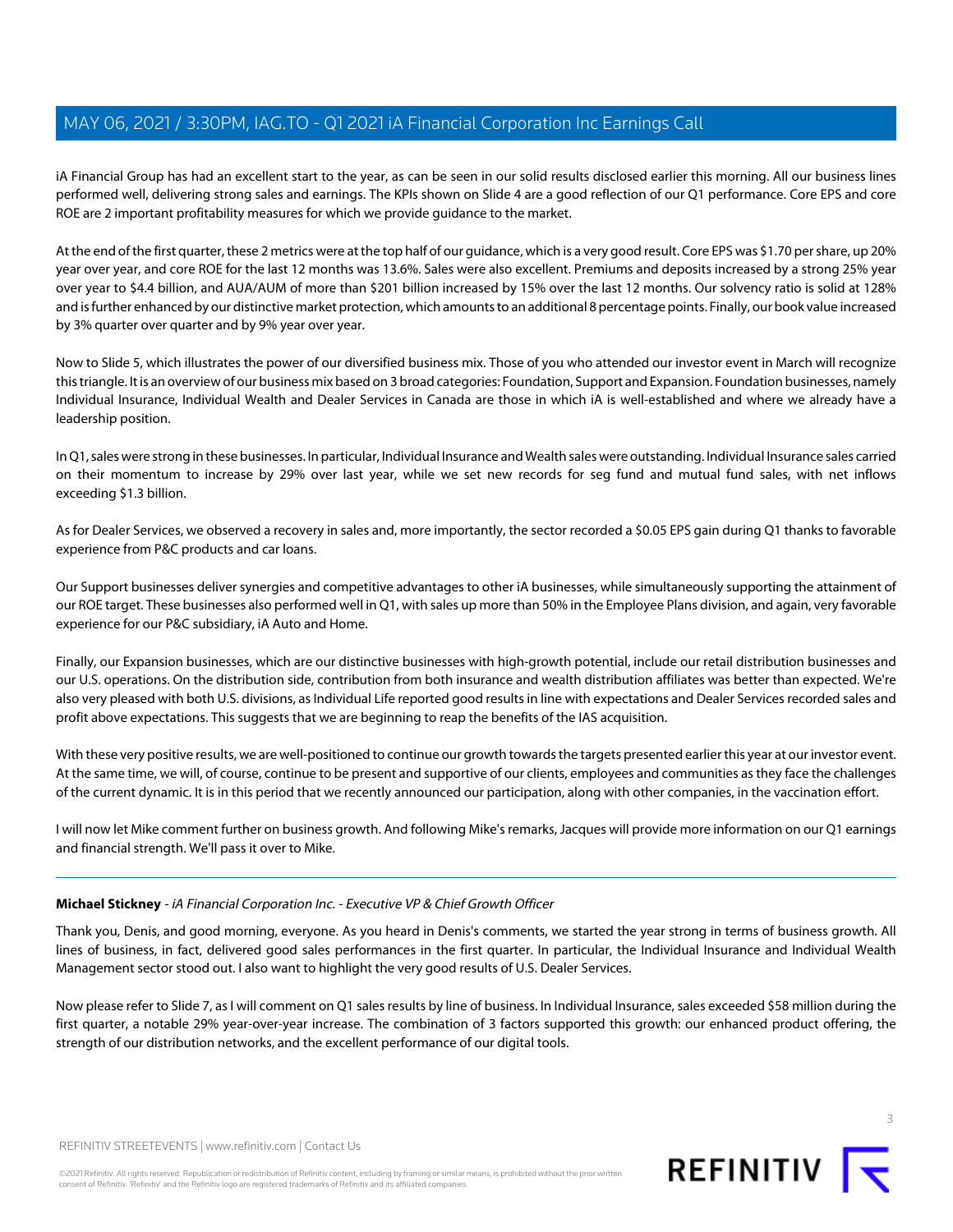Now looking at Group Insurance. With the addition of several new groups, the Employee Plans division also recorded sales significantly higher than for the same period last year, up 53%. In Dealer Services Canada, sales were up 3% from 2020, mainly driven by car loan originations and P&C sales. In the Special Markets divisions, sales were lower than last year, mainly due to the decline in travel insurance as sales of other products were generally good. In our U.S. operations, sales momentum remained good in Individual Insurance, with a 6% increase year over year.

As for the Dealer Services division of our U.S. operations, sales totaled USD233 million. This significant increase of 99% year over year was supported by the addition of IAS Sales, along with the enrollment of several new dealer groups. Speaking of IAS, the integration is progressing well, and the synergies between IAS and DAC are starting to pay off as demonstrated by our good sales results.

Now turning to Slide 8 for Individual Wealth Management. Guaranteed product sales continued to be excellent, totaling more than \$228 million. Looking at segregated funds, we are now #1 in both gross and net sales. Gross segregated fund sales exceeded \$1.3 billion, up 58% year over year. Net sales were more than \$972 million for the quarter, more than double on a year-over-year basis. As with Individual Insurance sales, our distribution networks and superior digital tools have been key to the success of our segregated fund sales.

Moving to Mutual Funds, gross sales were up 36% year over year to nearly \$942 million. Net sales recorded solid inflows of nearly \$378 million. This performance was supported by the contribution of all distribution networks.

As a result, gross and net sales for both segregated and mutual funds recorded record high results during the quarter. In Group Savings and Retirement, sales were also higher than a year earlier due to the signing of new groups with substantial assets. Finally, direct written premium in our P&C affiliate, iA Auto and home, continued their steady growth and increased 14% year over year.

Overall, our excellent sales results led to an increase of premiums and deposits to over \$4.4 billion at the end of the first quarter. As for assets under management and administration, the growth of the financial markets and solid net inflows of fund resulted in a 15% increase over the last 12 months.

In conclusion, I would like to draw your attention to Slide 9, which shows our premiums and deposits for the first quarter over the last 5 years. The amount of premiums and deposits is a key indicator of our success in growing our business. The 5-year CAGR of 18% and the year-over-year growth of 25% speaks volumes about our continued sales growth momentum.

<span id="page-3-0"></span>I will now turn it over to Jacques to comment on Q1 earnings and capital strength.

### **Jacques Potvin** - iA Financial Corporation Inc. - Executive VP, CFO & Chief Actuary

Thank you, Mike, and good morning, everyone. All our business lines contributed to our good profitability in the first quarter. As shown on Slide 11, overall, our results compare favourably with guidance. Both core EPS at \$1.79 and core ROE at 13.6% were in the top half of our guidance. Ongoing organic capital generation was strong at about \$90 million. The only deviation from guidance was taxes, which I will explain further in the next few minutes.

Slide 12 presents the reconciliation of core earnings with reported earnings. A few things are worth mentioning here. First, and not surprisingly, market-related impacts were somewhat favourable. The other three adjustments, namely IAS integration costs, amortization of acquisition-related intangible assets, and noncore pension expense were all very close to expectations, with only a \$0.01 difference for integration costs.

Before continuing with the presentation of the results, I want to draw your attention to some additional information now included in our documents. Following the revision of our core earnings definition, we have decided to include some additional information in the financial information package. For example, the main experienced gains and losses and other items of note are now disclosed in EPS, but also in million dollar pre- and post-tax.

Now moving to Slide 13, where our Q1 results are presented on a core SOE basis. First, expected profit of \$216.5 million is up 11.6% year over year, which clearly demonstrates the pace of our growing earning power. Overall, policyholder experience, which is further detailed on Slide 21 in the appendices, was slightly above expectation with a \$0.01 EPS gain. Both the Dealer Services divisions in Canada and in the U.S. reported results above expectations.



REFINITIV STREETEVENTS | [www.refinitiv.com](https://www.refinitiv.com/) | [Contact Us](https://www.refinitiv.com/en/contact-us)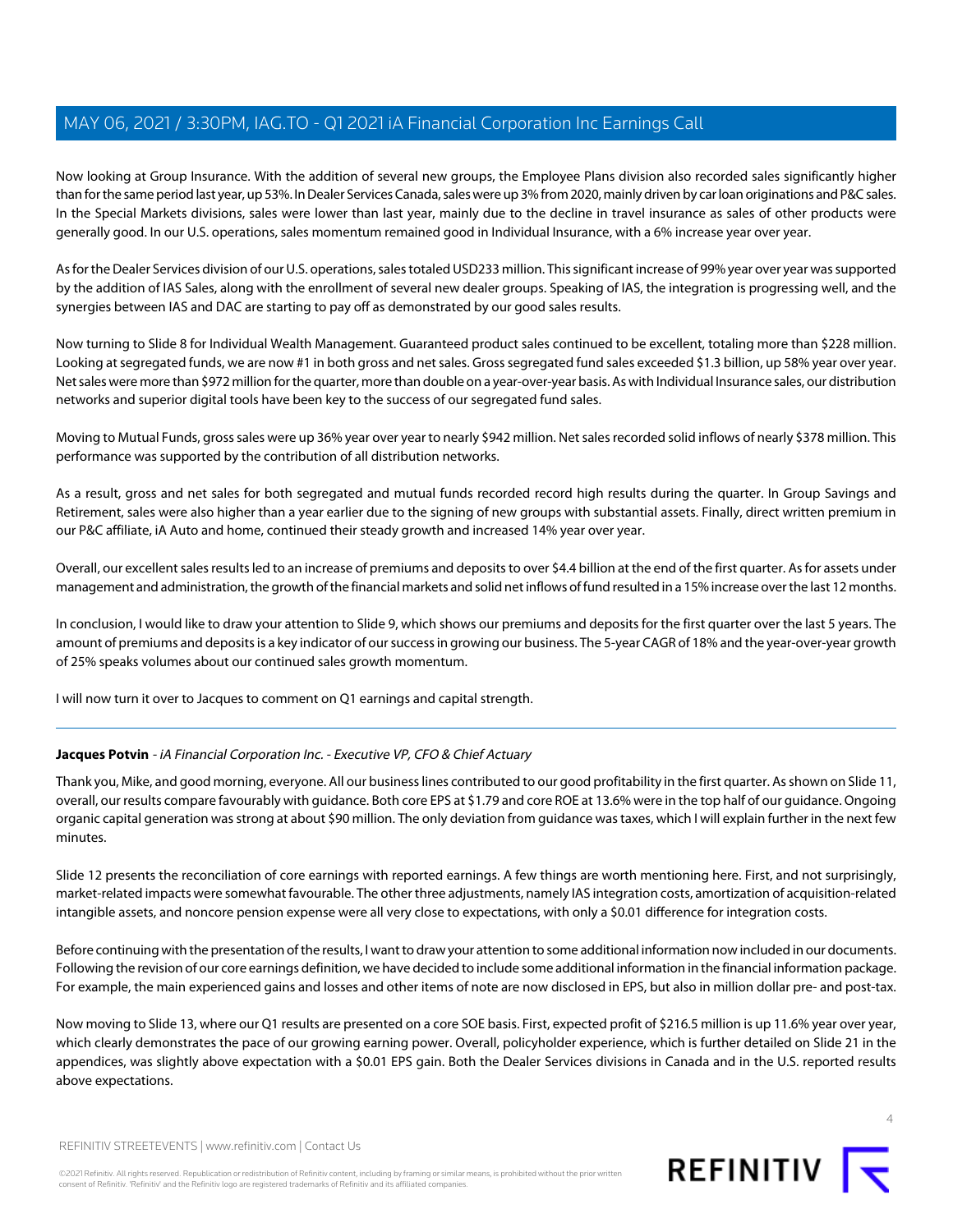In Canada, P&C experience was favourable, and car loans generated again as we observe favourable car loan credit experience. In the U.S., a \$0.04 EPS gain was mainly driven by favourable claims and strong sales. These favourable items were mostly offset by higher expenses and, to a lesser extent, by higher mortality in the employee plan division. At 5% of sales, strain was within guidance but slightly higher than expected, resulting in a \$0.01 EPS loss.

Income on capital was much higher than expected in Q1, resulting in a \$0.09 EPS gain. In addition to higher investment income on surplus, this gain was mostly due to very favourable experience at IAAH, as claim ratios for both auto and home insurance were more favourable than expected. However, income taxes were higher than expected, resulting in a \$0.09 EPS loss. This is mainly explained by higher taxation from the company status as a multinational insurer due to market-related variations, essentially raising interest rates. Other smaller deviation, such as the negative impact of the decrease in the value of real estate, also explain this result.

All in all, these items of note offset each other and, when considered as a whole, with the impacts outlined on Slide 13, resulting core EPS of \$1.79 is above the middle of our guidance.

Turning to Slide 14, where you will find an update regarding our additional protections in reserve for pandemic uncertainty. For Q1, we expected the additional mortality related to the pandemic to be equivalent to \$0.09 EPS. In practice, excess mortality was lower than expected and represent \$0.07 EPS. The additional mortality experience has been fully absorbed by the additional protection set aside for the first quarter, and the remaining amount will be retained in the provision for possible use in future quarters.

As for adverse policyholder behavior, no adverse experience was recorded during the quarter. Therefore, the additional protection remained intact and will also be kept for potential use in future quarters.

Let's now look at our financial strength on Slide 15. Our solvency ratio continues to be robust, with a very healthy capital ratio of 128%. Its slight decrease during the first quarter is the result of market-related variations, mainly higher interest rates. The recent rise in long-term interest rate has had short-term unwanted impacts, such as the decrease in the solvency ratio. However, rising interest rates are good news and will be beneficial in the longer-term in several ways, including an immediate impact of reducing URR sensitivity.

The decrease of the solvency ratio resulting from market variation was partially offset by organic capital generation. Indeed, organic capital generation continued to be strong in Q1 as we generated \$90 million. In addition, our distinctive market protection presented on Slide 16 is currently worth more than the equivalent of 8 additional percentage points of solvency ratio. I will conclude my remarks by underlining that the first quarter results are positive and are a very good start for the year.

Operator, we will now take questions.

### **QUESTIONS AND ANSWERS**

#### <span id="page-4-0"></span>**Operator**

(Operator Instructions) Our first question comes from Meny Grauman with Scotiabank.

**Meny Grauman** - Scotiabank Global Banking and Markets, Research Division - MD of Financial Services Equity Research & Analyst

Capital generation this quarter of \$90 million was very strong and puts you on track to be quite a bit above the target on an annualized basis. I'm just wondering if there's anything there that's unusually pushing that number up. And then, if I look forward, is it reasonable to assume that you could keep a stronger pace going through the rest of the year in terms of generating capital?

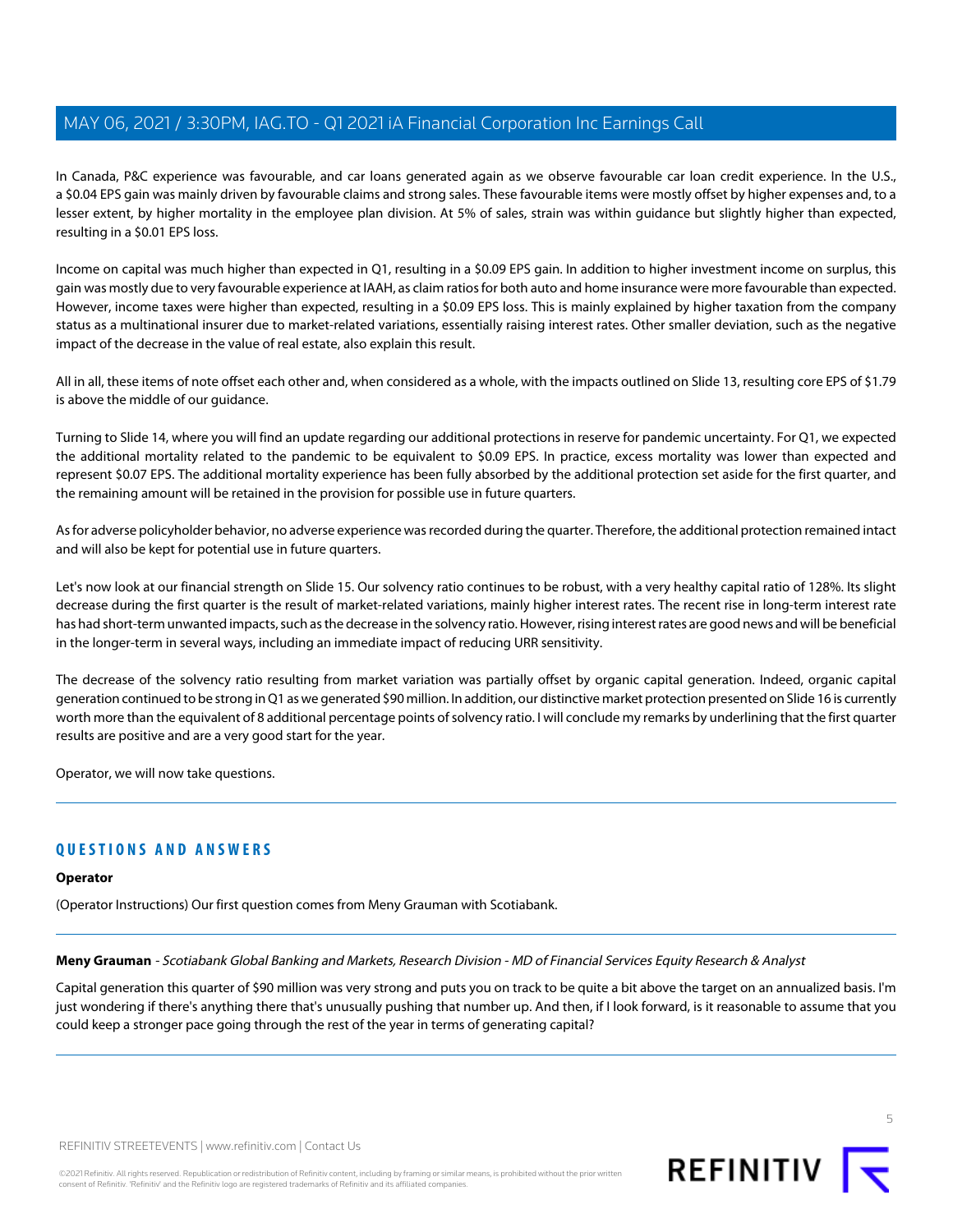#### **Jacques Potvin** - iA Financial Corporation Inc. - Executive VP, CFO & Chief Actuary

Thank you, Meny, Jacques speaking. It's a pretty good result. I'd still keep the guidance we provided when we tabled our results in February. Q1, we had very strong net sales in both seg funds, which is now the large percentage is low guarantee product, also on the mutual funds. So I would say that probably the capital required to support the new business in Q1 is probably smaller than other quarters. So that's why I prefer to sit on the conservative side here and not create too much expectation.

#### **Meny Grauman** - Scotiabank Global Banking and Markets, Research Division - MD of Financial Services Equity Research & Analyst

And then, another question is related to the Dealer Services business, good results, but we're hearing a lot about chip shortages in the auto market. I'm wondering if you expect that to have an impact on volumes there. Are you seeing anything in your business that is likely to slow things down because of that, or any other factor?

#### **Denis Ricard** - iA Financial Corporation Inc. - President & CEO

I think I'm going to let Mike answer that question.

#### **Michael Stickney** - iA Financial Corporation Inc. - Executive VP & Chief Growth Officer

Sure. Thanks, Denis. Yes, it's in the news a lot. And basically, obviously, we had a pretty good first quarter, indications so far that car sales are going to be pretty strong in the second quarter. So I think we expect to see that trend continue. But into the second half, I do think that we will end up facing some headwinds because of the chip shortage and car inventories. And I guess what we're hearing from industry sources is that they're also expecting a recovery in 2022 in terms of the chip shortage catching up and inventories sort of getting back to normal sometime in 2022. But yes, definitely, we're going to face some headwinds in the second half of the year.

#### <span id="page-5-0"></span>**Operator**

Our next question comes from Doug Young with Desjardins Capital Markets.

**Doug Young** - Desjardins Securities Inc., Research Division - Diversified Financials and Insurance Analyst

So yes, maybe start or continue with that discussion, like the decent experience in the U.S. Dealer Services, so IAS and DAC, can you talk a bit about what drove that experience gain?

#### **Michael Stickney** - iA Financial Corporation Inc. - Executive VP & Chief Growth Officer

We had 2 things, I would say, strong sales in the first quarter; and secondly, we're starting to feel the impact of integrating DAC and IAS, and that's having a positive impact, as well. Jacques, you may have some other things you want to add.

#### **Jacques Potvin** - iA Financial Corporation Inc. - Executive VP, CFO & Chief Actuary

Maybe small lower expenses on the operations side, as well. And synergies are starting to play, as well.

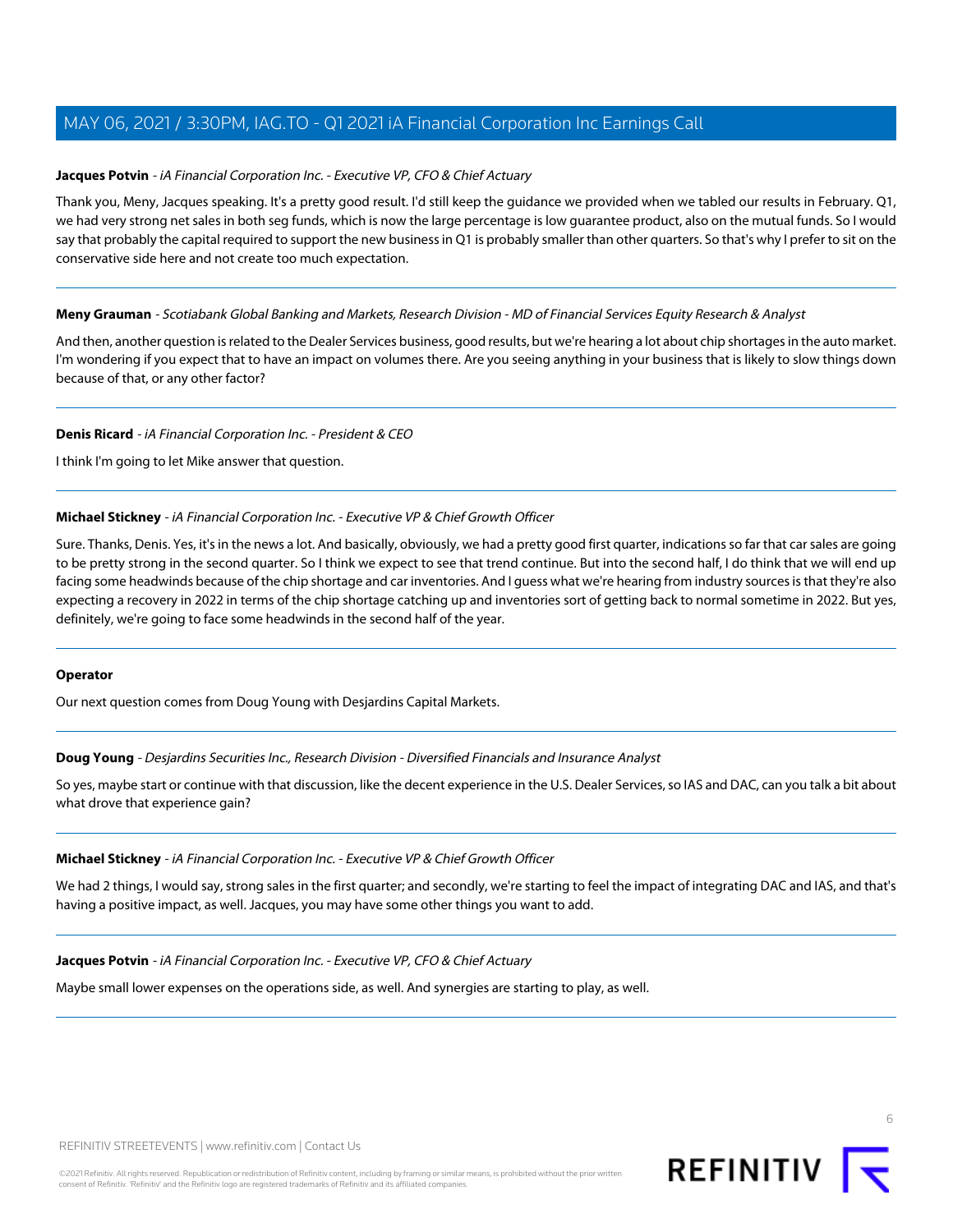#### **Doug Young** - Desjardins Securities Inc., Research Division - Diversified Financials and Insurance Analyst

And then, Jacques, just looking at the equity buffer that's built into your reserves that are backing liabilities; and I guess I understand the corridor approach and all of that. But it looks like the threshold increased quarter-over-quarter, and maybe my mind is a little fuzzy, but why would the threshold have increased so much quarter-over-quarter?

### **Jacques Potvin** - iA Financial Corporation Inc. - Executive VP, CFO & Chief Actuary

Doug, I want to make sure, when you see the threshold, could you be more precise and tell me which number you're looking at?

### **Doug Young** - Desjardins Securities Inc., Research Division - Diversified Financials and Insurance Analyst

Yes. So Slide 29, and it's 14,200 points versus 12,800 points. So it's the amount of decline that you would have to have in the market before you would have to strengthen your provisions for policyholder benefits. And if it's easier, we could take it offline, but that was just one I had missed.

### **Jacques Potvin** - iA Financial Corporation Inc. - Executive VP, CFO & Chief Actuary

Yes. I would say it's normal movement of the market. Business is evolving, as well. So I didn't pay that much attention to that one because, for me, that variation is quite normal with the market movement.

### **Doug Young** - Desjardins Securities Inc., Research Division - Diversified Financials and Insurance Analyst

But there wasn't any release of those reserves?

#### **Jacques Potvin** - iA Financial Corporation Inc. - Executive VP, CFO & Chief Actuary

Not at all.

#### **Doug Young** - Desjardins Securities Inc., Research Division - Diversified Financials and Insurance Analyst

And then, just Individual Insurance sales, again, strong. Can you provide us how much came from PAR? I'd be curious to see how much of that growth came from PAR. I know, historically, you haven't disclosed the different segments, but it would be interesting to kind of understand that.

#### <span id="page-6-0"></span>**Denis Ricard** - iA Financial Corporation Inc. - President & CEO

Renée?

### **Renée Laflamme** - iA Financial Corporation Inc. - EVP, Individual Insurance, Savings & Retirement

This is Renée speaking. Thanks, Doug. Yes, as you said, we actually don't disclose the proportion of business coming from which product. Keep in mind that we launched 2 products in 2020, a UL YRT as well as our PAR business. And truly, it's a combination of those new products with the distribution networks, all of them contributing to the growth and the digital tools that are performing very well and that we continue to invest on. So it really is a combination of different things. So I guess that's the best information I can get at this point.

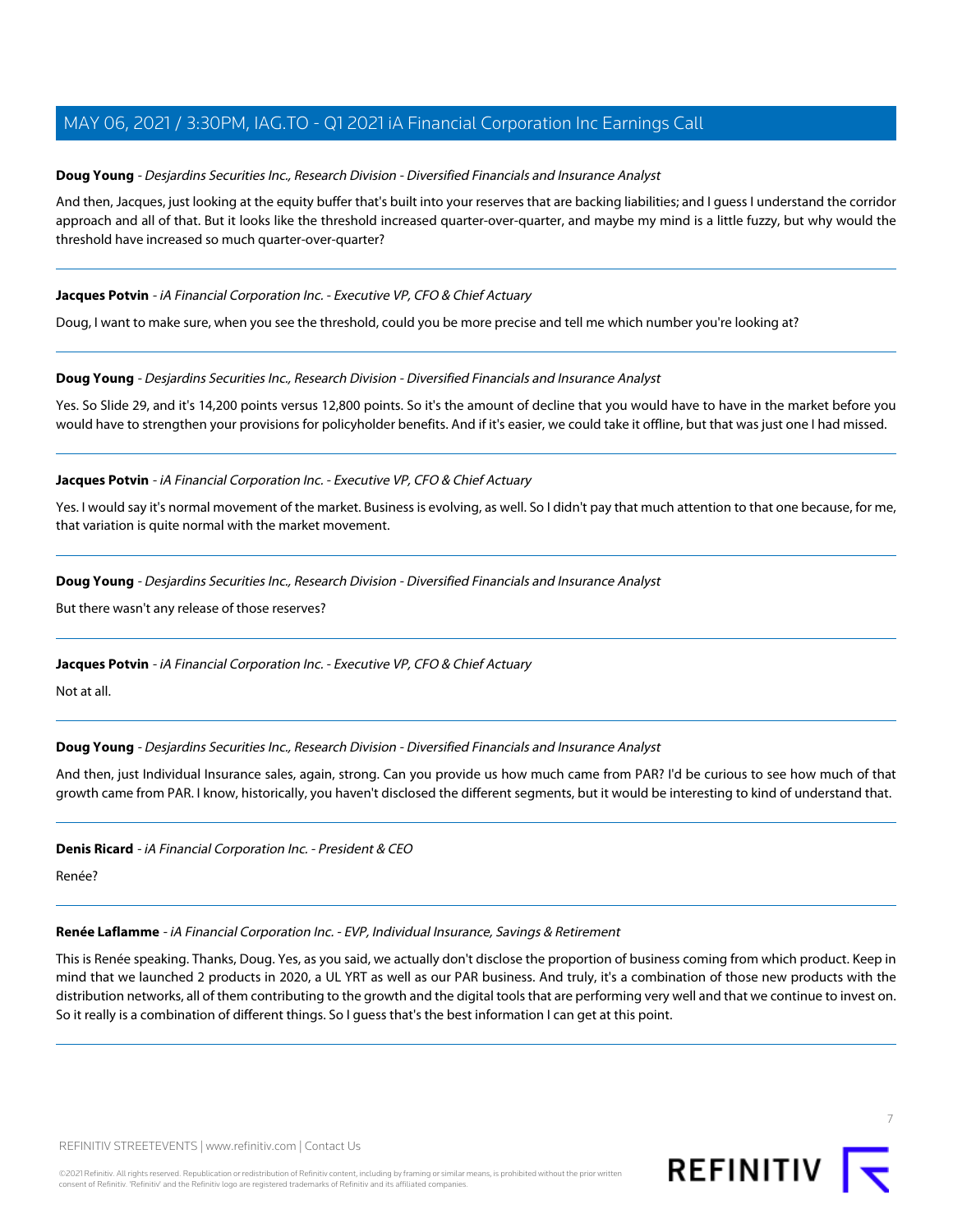### **Denis Ricard** - iA Financial Corporation Inc. - President & CEO

The one thing that I would like to add, Renée, is the fact that we remain very disciplined in our pricing of products. So, I mean, for sure, we are not buying the market as we speak. It's more that we strategically have invested in distribution, digital, and also have better products.

#### **Doug Young** - Desjardins Securities Inc., Research Division - Diversified Financials and Insurance Analyst

And so if we backed out PAR, would you still have sales growth?

#### **Denis Ricard** - iA Financial Corporation Inc. - President & CEO

The answer is yes.

#### **Renée Laflamme** - iA Financial Corporation Inc. - EVP, Individual Insurance, Savings & Retirement

This is a great indirect question. Yes.

#### **Doug Young** - Desjardins Securities Inc., Research Division - Diversified Financials and Insurance Analyst

And then just maybe lastly, and Jacques, quick, was there any negative lapse experience in the quarter? I didn't see any. And it didn't feel like there was, but I just wanted to confirm that.

#### **Jacques Potvin** - iA Financial Corporation Inc. - Executive VP, CFO & Chief Actuary

No. In fact, pretty in line; a little bit, I would say, a little bit negative, but pretty much in line. And one thing that we noticed is, last year, you will recall that policyholder behavior were favourable. We were having less lapse in the early duration of policies, and it was really positive things. In the first quarter, what we have observed is really that it came back to pre-COVID behavior from policyholders, so no gain coming from that part.

And Doug, I can come back on your first question you asked. The way you asked the question in regard of provision, have we released provision, the reality is no. But there's something with the stock protection that happens during that quarter that has not happen since its inception. And it's important. It's something a little bit complicated. But that stock protection usually will vary with the stock market performance. And that's what has happened since its inception in 2005.

And you will remember that, since that time, we have diversified our portfolio of assets, and the proxy we're providing is no longer as, I would say, correlated with our real exposure because we have private equity. We have stock options there.

However, this quarter, with the huge increase in interest rate that we had, it has an impact on our entire provision backing long-term liabilities. And like I said, it has not happened in the 100 previous quarter. So this is what happened. So it's not that our provision has been decreased. It's more, I would say, a movement. Some protection have been moved to protect for interest rate movement instead of stock market. That's really the way to look at it right now. So there is no reduction in overall protection for the life insurance.

#### **Operator**

Our next question comes from Paul Holden with CIBC World Markets.

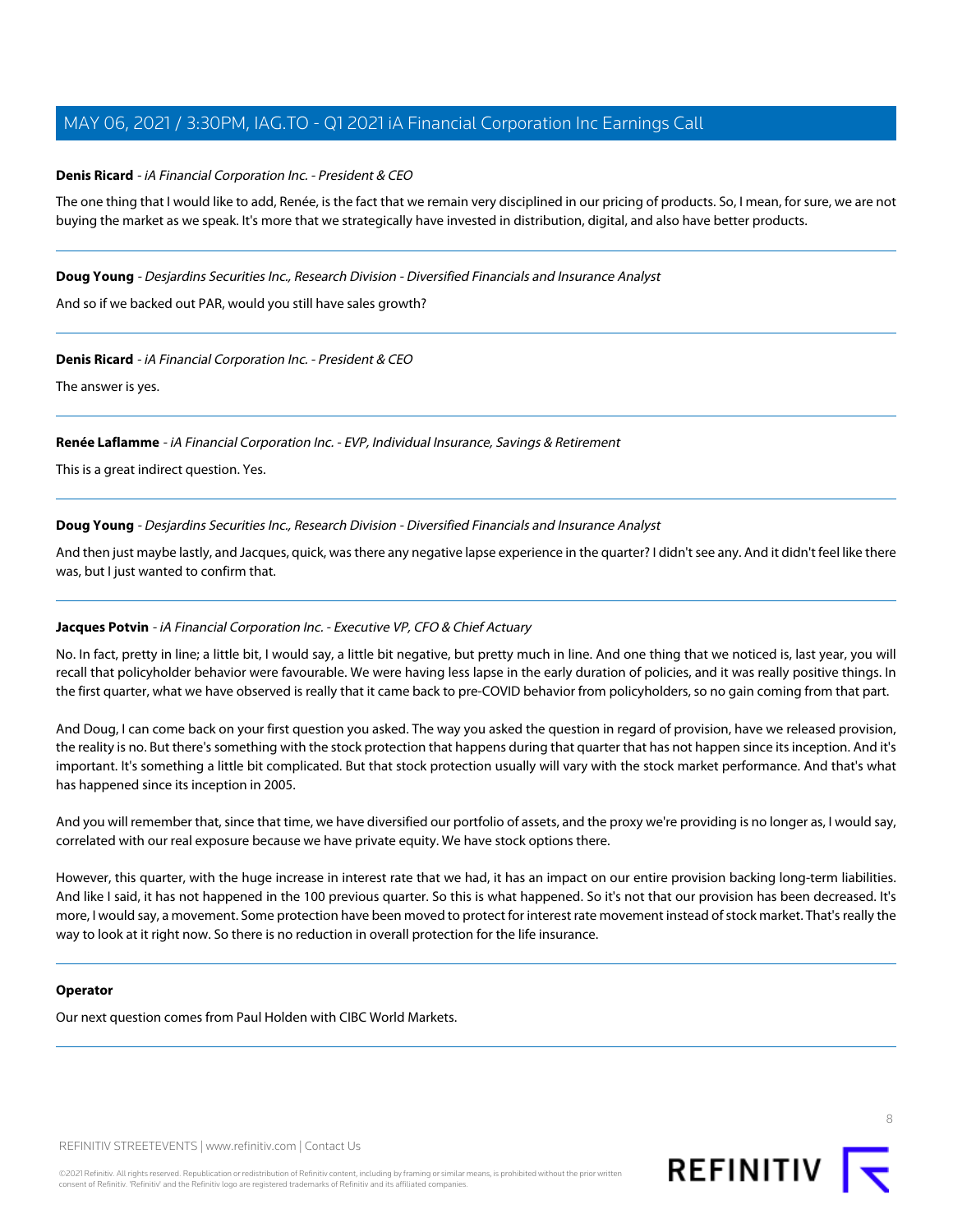### <span id="page-8-0"></span>**Paul Holden** - CIBC Capital Markets, Research Division - Executive Director of Institutional Equity Research

A few questions. First one is with respect to the auto loan book. And I remember, a year ago, you created some credit reserves there, additional credit reserves. And I can't recall if you have anything left in that bucket. And I guess the reason I'm asking is, if credit broadly continues to trend better than expected, including in auto loans, is there something still left that might come back into earnings and into book value?

### **Jacques Potvin** - iA Financial Corporation Inc. - Executive VP, CFO & Chief Actuary

It's Jacques speaking. I would say most of it has not been used, actually. In reality, for this quarter, there was \$1.5 million less in provision compared to the previous quarter. And it's not because we have reduced the conservatism here. It's really the fact that we have less clients that are in a deferral situation, and we have less car repossess.

So a slight part of the provision taken last year has been released. And we still continue to maintain it because it will come probably in Q2. We will see most of the clients for which we provided deferral will have to start to repay. So we'll continue to follow the experience there, but we are very pleased with the credit experience.

#### **Paul Holden** - CIBC Capital Markets, Research Division - Executive Director of Institutional Equity Research

So basically, the story is perhaps there's a chance that, if the credit experience as those deferrals roll off in the next couple of quarters, that we'll get a truer sense of what the right provisioning level is?

#### **Jacques Potvin** - iA Financial Corporation Inc. - Executive VP, CFO & Chief Actuary

Exactly, yes.

#### **Paul Holden** - CIBC Capital Markets, Research Division - Executive Director of Institutional Equity Research

And then, I was also hoping to get an update on PPI, right, an acquisition you made and subsequently had to write-down the goodwill associated on that. I'm just wondering if that division is performing better now, along with the strong Individual Insurance sales for IA broadly?

#### **Renée Laflamme** - iA Financial Corporation Inc. - EVP, Individual Insurance, Savings & Retirement

PPI is performing very well, as planned, and as an independent MGA is contributing to the growth of IA, as well. So we're very pleased. Things are moving along very well. And we've regained everything that during the pandemic. All MGAs had some struggles at one point. But we're now back with the business, as I said, in line with the plan, both in the broad market as well as in the higher end market. So I'm pleased with the PPI at this time.

#### **Denis Ricard** - iA Financial Corporation Inc. - President & CEO

Maybe the one thing I would add at this point is that one of the strategic rationale also of PPI was to make some synergies between our businesses. And so we are using PPI as an MGA for some of our affiliates on the Wealth side, as well.

#### **Paul Holden** - CIBC Capital Markets, Research Division - Executive Director of Institutional Equity Research

And last question I have for you is with respect to IA Auto and home. And so, if I look at Slide 23 of your deck, you're expecting now a quarterly run rate of \$13 million a year. I think that's substantially higher than the last update I saw, if I remember correctly. So maybe you can comment on your outlook there through 2021.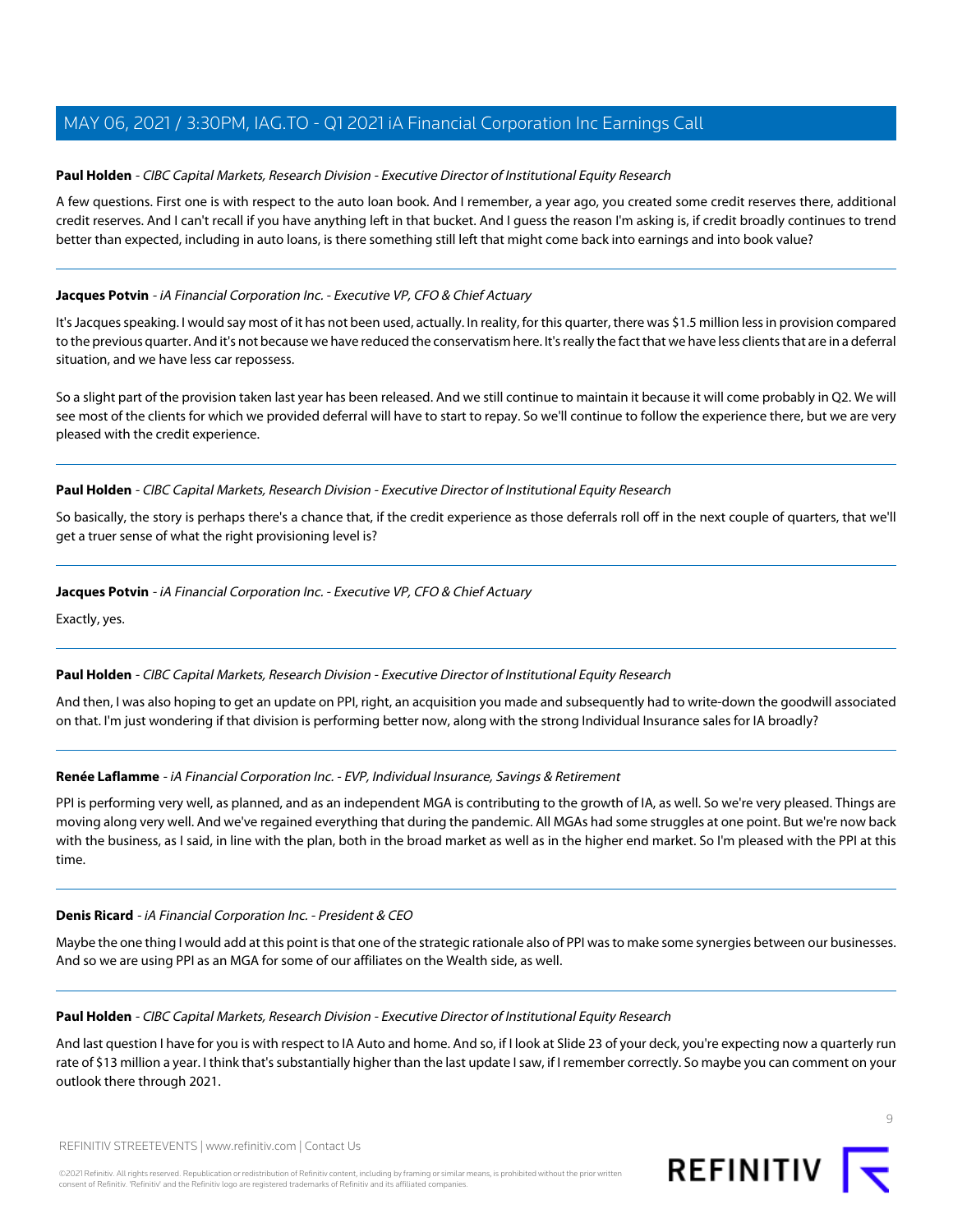### **Jacques Potvin** - iA Financial Corporation Inc. - Executive VP, CFO & Chief Actuary

Really great question. Actually, for a couple of years, we've been in very positive territory with iA Auto and Home following the market, and we're very pleased with the pre-pricing we've done, I would say, 2, 3 years ago. You will remember certainly that period. So we felt very comfortable expecting profit at this level for this year, but it's a short-term business, and price changes may come along the way. So we will see how it will go. But the Q1 results just proved that it's still very, very good experience on that business.

<span id="page-9-0"></span>Our next question comes from Gabriel Dechaine with National Bank Financial.

#### **Gabriel Dechaine** - National Bank Financial, Inc., Research Division - Analyst

Clarification on IAS. And Mike, thanks for the guidance there. But I just want to kind of parse the commentary a bit in terms of what to expect vis-a-vis the \$0.39 to \$0.44 of accretion this year. It sounds like first half might be trending better than what you'd anticipated, second half weaker. When you bake that cake, do you still end up in that range? Or do we fall short of it, or what?

#### **Jacques Potvin** - iA Financial Corporation Inc. - Executive VP, CFO & Chief Actuary

Gabriel, Jacques speaking. I would say yes. I would say that's the way to look at it, because Q1 certainly is more positive, really great gain there. And like Mike mentioned, we'll see what will happen in the second half of the year with that chip shortage. But we have to make sure to recognize also we are in the used car business, but certainly the new car business would be affected.

#### **Gabriel Dechaine** - National Bank Financial, Inc., Research Division - Analyst

Right. So what are you saying about the \$0.39 to \$0.44? We just got that for the last quarter.

#### **Jacques Potvin** - iA Financial Corporation Inc. - Executive VP, CFO & Chief Actuary

I would say for the year, Gabriel, I would say we continue with the guidance that we have. So that's the best indication we can provide.

#### **Denis Ricard** - iA Financial Corporation Inc. - President & CEO

Yes. Gabriel, we're still confident that we can hit that target.

#### **Gabriel Dechaine** - National Bank Financial, Inc., Research Division - Analyst

The tax rate was high this quarter. You spelled out what was behind that. But it doesn't sound like a one-time item. You see those from time to time. Just wondering, are we at a newer level now for tax rate because you're 20% to 22%, I believe, guidance would be affected by that?

#### **Jacques Potvin** - iA Financial Corporation Inc. - Executive VP, CFO & Chief Actuary

Yes, Gabriel, that's a good point. I will expect to be at the high end, unfortunately, of the range on the tax side for the remainder of the year because of that effect, yes.

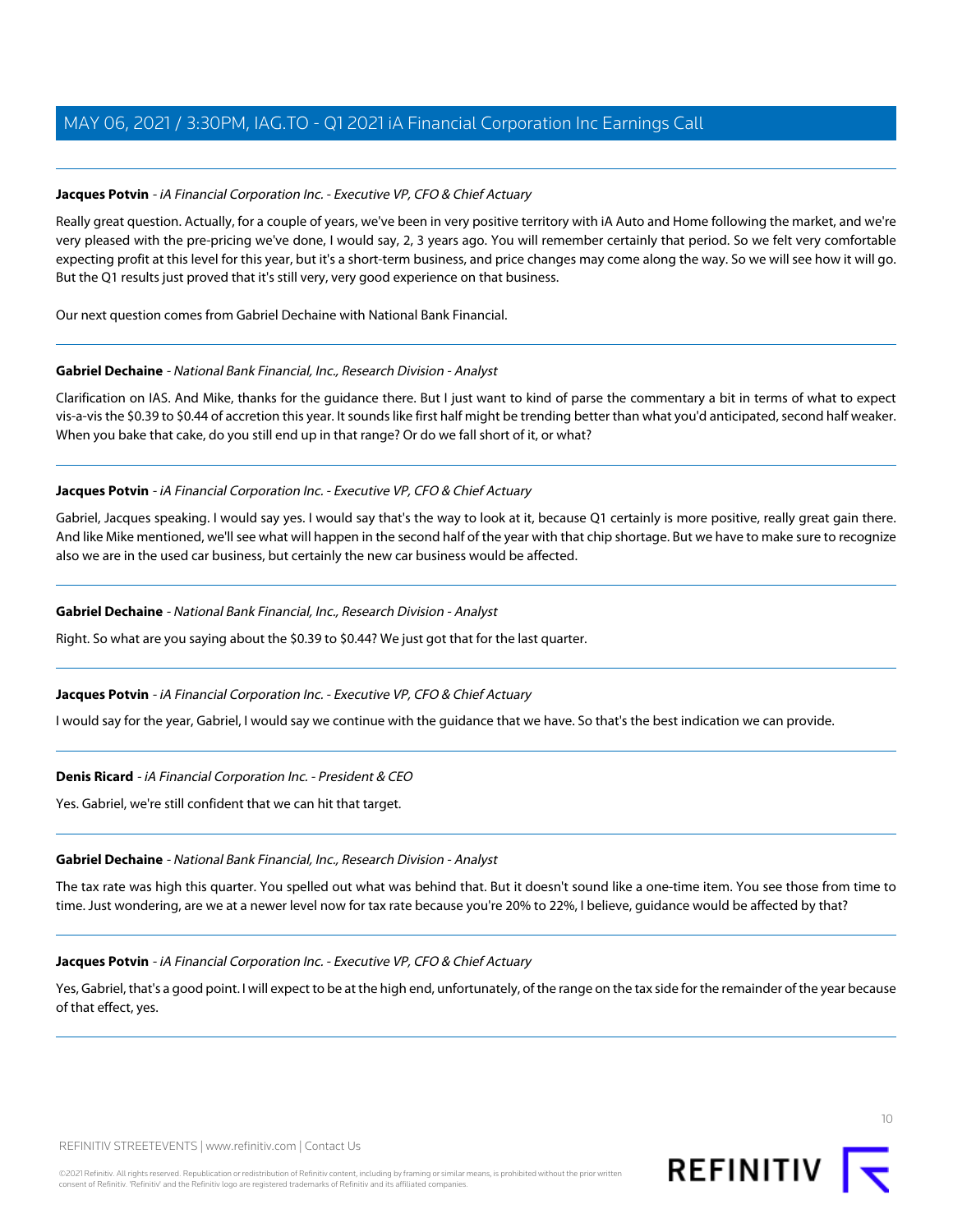### **Gabriel Dechaine** - National Bank Financial, Inc., Research Division - Analyst

And then lastly, I saw good growth across all segments, except for Individual Insurance. And I'm wondering, the core was down 5% year over year. There's some expense items. I mean, is this going to be a year or maybe more where growth at IAG's driven more by auto-related businesses, Wealth, lower capital intensity stuff, which is great, but the Individual Insurance might seem like more of a drag these days.

#### **Jacques Potvin** - iA Financial Corporation Inc. - Executive VP, CFO & Chief Actuary

Gabriel, the negative comes mainly from tax because, when I look at the expected profit on in-force growth, it's quite interesting how it goes. And of course, we had some experience loss coming from expenses, and there was a provision for default. But I think really pretty good growth for insurance.

#### **Operator**

<span id="page-10-0"></span>Our next question comes from Tom Mackinnon with BMO Capital Markets.

#### **Tom MacKinnon** - BMO Capital Markets Equity Research - MD & Analyst

Just some questions with respect to Slide 21, where you talk about policyholder experience. The first is really just on that U.S. operations and the \$0.05 there. And I think you spelled out that you had better (inaudible) in IAS, and that was driven by strong sales and better integration and some lower expenses and better synergies.

So the first question related to that is the sales were actually down quarter-over-quarter. And if we look at the last 3 quarters, the U.S. Dealer Services sales, where the first quarter of 2021 was the lowest that we've had in the last 3 quarters, maybe there's seasonality there. What made this number in the quarter be better than expected to you? And how much of that \$0.05 was driven by better-than-anticipated sales?

#### **Jacques Potvin** - iA Financial Corporation Inc. - Executive VP, CFO & Chief Actuary

Tom, Jacques speaking. One thing I forgot to mention earlier is claim also. Claim experience was better than expected. It also help there. And for sure, there's seasonality into the number, into the different quarter. So really, what you should look at is really this is, a gain, compared to what we expect for that quarter. So that's the way to say it. So it's strong sales, less operating expenses, and better claims. So that's really what explains that profit.

#### **Tom MacKinnon** - BMO Capital Markets Equity Research - MD & Analyst

Okay. So of those things, maybe the sales may not be as strong, going forward, but you're still going to have -- I mean, if you got the synergies put into place, that should continue to result in more favorable experience gains, going forward, for this line. Is that correct?

#### **Jacques Potvin** - iA Financial Corporation Inc. - Executive VP, CFO & Chief Actuary

Tom, I prefer to say that we still believe in our expected profit. And if we were right every way in every line of business, every quarter, there won't be any gain and loss. So our best estimate that we still believe in that. We are very pleased with the fact sales are stronger. Certainly, it will add. But like Mike mentioned, there's a chip inventory maybe issue coming down along the road. So I would say, (inaudible) to say, work with our guidance.

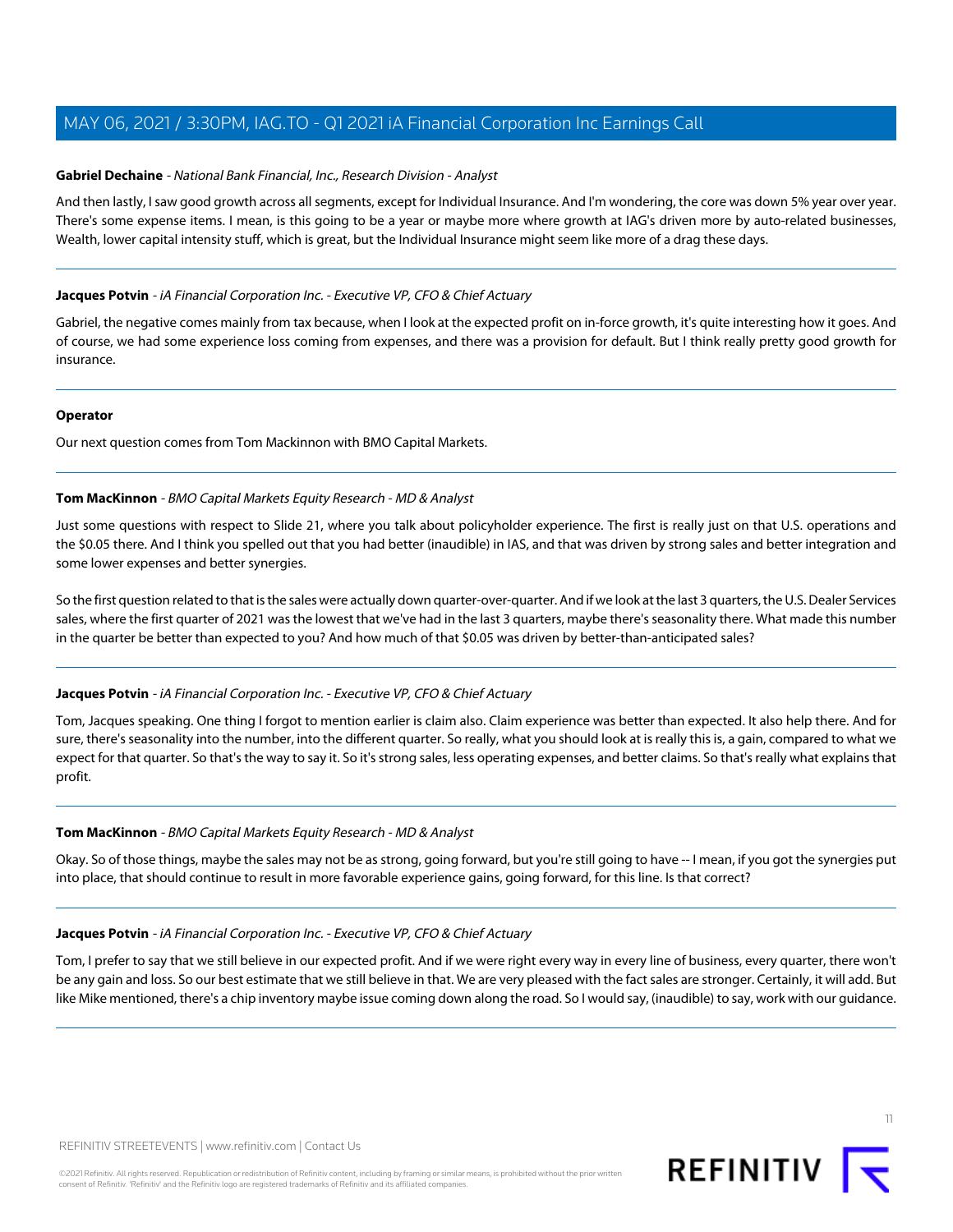#### **Tom MacKinnon** - BMO Capital Markets Equity Research - MD & Analyst

And then the second question is with respect to that same slide where you talk about Individual Insurance, and it has a \$0.06 hit. This is outside of all that reserve thing you set up. Is that correct? So what is driving the \$0.06 hit in Individual Insurance?

### **Jacques Potvin** - iA Financial Corporation Inc. - Executive VP, CFO & Chief Actuary

Yes, it's really expenses. Expenses have been a negative factor for many lines of business, and it's coming from 2 things. We capitalize less IT development, so we spent a little bit more on the run for IT and some maintain project instead of a big transformational capitalized project.

And the second is in regard of our employee benefit. Actually, our people, our employees, they took less vacation than in normal years because of the COVID situation. And our internal policy is we pay above a threshold when the employee have too many days of vacation. And we took the provision because this year we will pay more for the fact that those people didn't take their vacation. So those are the 2 things for the expenses, and it accounts for half of that \$0.06. And the other item is we took a provision for default on an asset. It's the other 2%. The other is 1%, is many different things.

#### **Denis Ricard** - iA Financial Corporation Inc. - President & CEO

So in a nutshell, I mean, most of the \$0.06 is nonrecurring.

#### **Operator**

<span id="page-11-0"></span>Our next question comes from Mario Mendonca with TD Securities.

#### **Mario Mendonca** - TD Securities Equity Research - MD & Research Analyst

Good afternoon. Perhaps for Jacques, you could help me think through this. In expected profit, I was just looking at some of the trends in the various lines of business. The one that stands out for me is Individual Wealth Management. Year-over-year, the expected profit is roughly, let's call it, 2% greater than it was last year. And just given the move we've seen in the markets and the very strong flows, I would have expected that business to show a lot greater strength in Individual Wealth Management, or expected profit. Is there some mechanism that I'm missing that would explain that?

#### **Jacques Potvin** - iA Financial Corporation Inc. - Executive VP, CFO & Chief Actuary

That's a good observation, Mario. I would say that the sale of IAIC, okay, that was contributing last year. That is not contributing this year. And also, you're right saying that market movement have been very different.

So if we recall last year, the first quarter expected profit was pre-crisis based on year-end 2019 number, which were pretty high before the crisis. So that's also contribute to the first quarter.

When we look at the overall for the year, we are more in the range of close to 10% for that line of business. So that's really what happened, the two items.

#### **Mario Mendonca** - TD Securities Equity Research - MD & Research Analyst

Would I be correct in suggesting that next quarter's expected profit will be based on the quarter-end Q1 market levels?

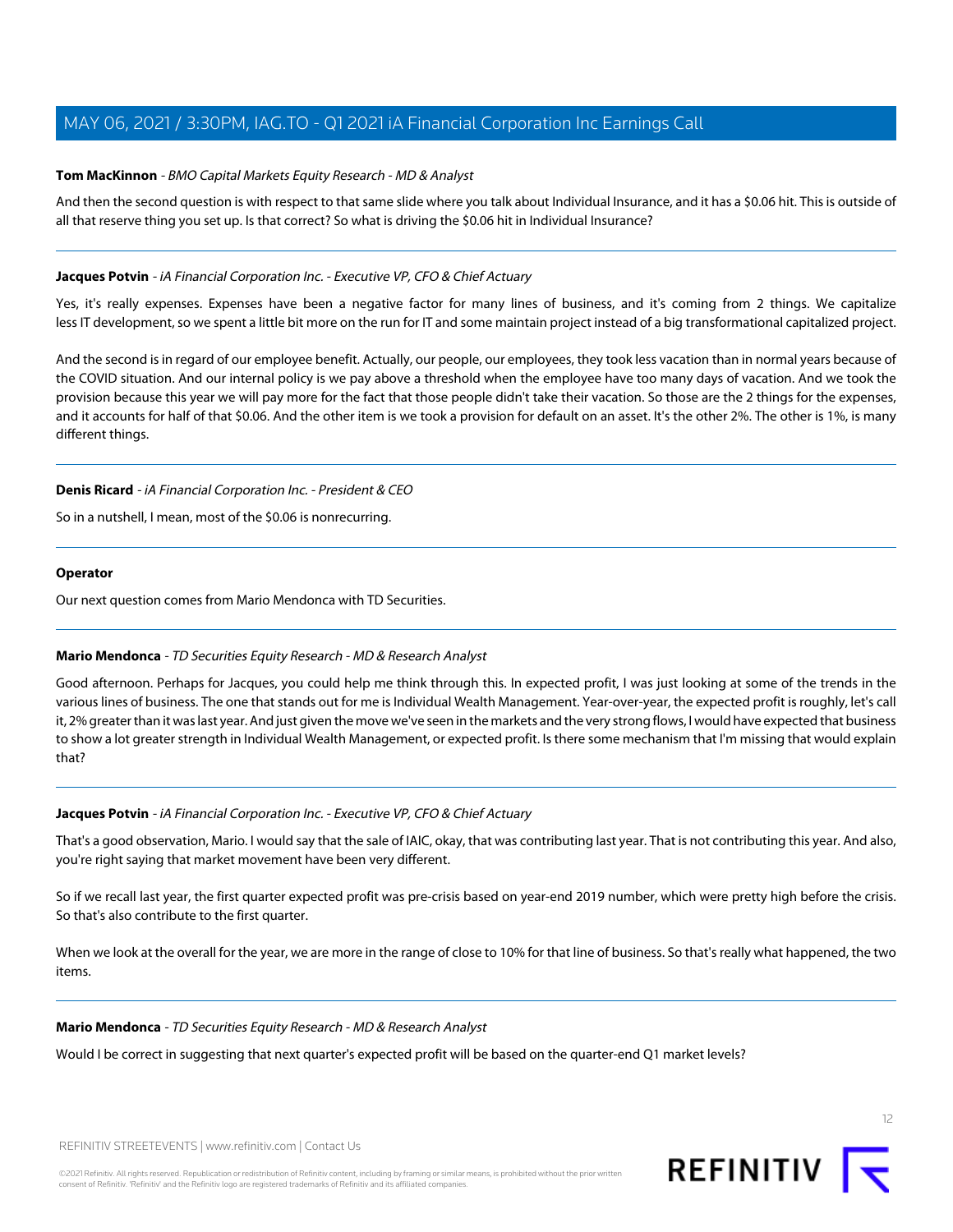#### **Jacques Potvin** - iA Financial Corporation Inc. - Executive VP, CFO & Chief Actuary

Exactly, yes.

#### **Mario Mendonca** - TD Securities Equity Research - MD & Research Analyst

And then, a sort of related question is in Group Life and Health. That also took a pretty -- this is expected profit again -- dropped meaningfully sequentially. Can you help me understand what's going on there?

#### **Jacques Potvin** - iA Financial Corporation Inc. - Executive VP, CFO & Chief Actuary

Yes. That's purely, purely seasonality here. When I look at that myself, I was surprised when I saw such a big thing. But when I looked at the experience loss of Q1 last year, I understood what our people have done. Actually, they wanted to reflect more the seasonality for that business.

And one of the information I can provide is for the remainder of the year for that division, the growth will be around, the expected profit on in-force growth would be around 9%. So it's purely seasonality.

#### **Mario Mendonca** - TD Securities Equity Research - MD & Research Analyst

For the remainder of the year, not on a full year basis.

#### **Jacques Potvin** - iA Financial Corporation Inc. - Executive VP, CFO & Chief Actuary

Sorry, for the full year basis, including that Q1.

#### **Operator**

Mr. Ricard, there are no further questions at this time. Please continue with your presentation or closing remarks.

#### **Denis Ricard** - iA Financial Corporation Inc. - President & CEO

Thanks a lot. I guess it's been a very, very good quarter. As you've seen, sales momentum is incredible right now, very, very good.

The one thing that I think is important just to remind everyone is that, for iA, an increasing interest rate environment is very, very positive. When you look at it mid- to long-term, there may be some noise, I mean, from quarter-to-quarter. But long term, this is very positive, as you can see, if you just use the KPI of the URR.

The third thing I would mention is the fact that, all in, when you forget all the adjustments, like book value is up 3% quarter on quarter and 9% year over year, which is very, very strong.

And lastly, I just want to go back to IAS. We're very proud as to where we are today. We are confident on our objectives. And also the fact that, even though there is some headwind on the new car side because of microchip for a few quarters, like this year, we believe also there are some tailwinds. Like the used car business is quite strong. The value is there, which also is adding to the good experience that we had so far. So there's a lot of positive that we can see on the IAS side as we speak.